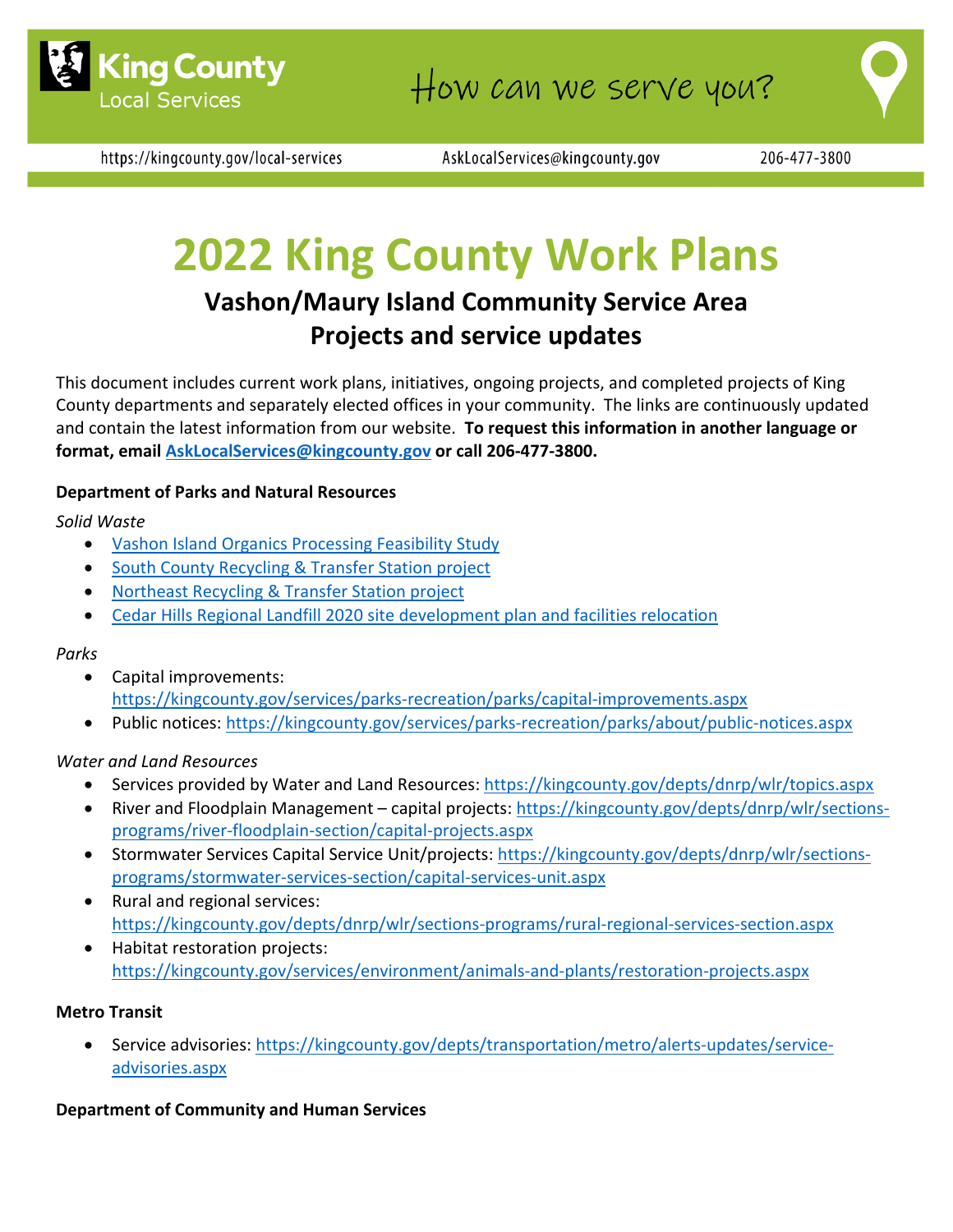# *Adult Services Division*

- The Vashon Senior Center was awarded \$416,270 in Veterans, Seniors and Human Services Levy funding under the Senior Virtual Villages strategy through 2023. In addition, the senior center was allocated \$115,384 in levy funding in the 2021‐ 2022 Operating Budget and receives Community Services Funds to support general operations.
- The Vashon Food Bank was awarded \$146,270 in levy funding from 2021‐23 to connect people in rural Vashon to services through the Rural Food Bank Pilot Program.

# *Vulnerable Populations/Resilient Communities Program*

 The DOVE Project serves survivors of domestic and sexual violence on Vashon Island. They were awarded \$45,668 in Community Services Operating Fund for 2021‐2022 for domestic violence services and \$153,500 in Veterans, Seniors and Human Services Levy funding for Mobile Advocacy for Survivors of Domestic and Sexual Violence for 2021‐2023.

## *ARPA Programs*

 Adult Services released a \$150,000 Request for Bids in February 2022 to fund social service access supports for residents of Vashon‐Maury Island. The award period is anticipated to be April‐December 2022.

## *Children, Youth & Young Adults Division*

 Funds promotion, prevention, and early intervention programs for young people, including Best Starts for Kids Sustain the Gain strategies for ages 5‐24; Puget Sound Taxpayer Accountability Account's King County Promise strategy to support young people to and through post‐secondary education, and the Racial Equity Coalition's Love and Liberation project; funds the Youth and Family Services Association, and Restorative Community Pathways diversion process, a community-based process for referred youth grounded in restorative justice and healing. The division also provides re‐engagement, education, employment, and social services directly to youths and young adults 16‐24 years old; this includes YouthSource in Tukwila, Center for Career and Education Opportunities at Shoreline College, and satellite services at Seattle Central and Bellevue Colleges, Truman High School (Federal Way), West Auburn High School (Auburn), and New Start High School (Burien). Website: Children, Youth and Young Adults Division ‐ King County Contact: Sheila Capestany (206‐263‐7823 or sheila.capestany@kingcounty.gov)

#### *Housing, Homelessness and Community Development Division*

- 2 Housing Repair Program Projects \$55,116.00 Approved
- Island Center Homes will be a newly constructed 40-unit apartment complex providing housing for extremely low-income individuals earning up to 30% of area median income, with population setasides for veterans (12 units), individuals experiencing homelessness (8 units), and individuals with disabilities (8 units). King County has contracted permanent financing in the amount of \$3,127,964. This project was part of the Demonstration Program but is still awaiting final approval of building permits before starting construction.

#### *Behavioral Health and Recovery Division*

 On Vashon Island, Behavioral Health and Recovery supports and funds the Vashon Alliance to Reduce Substance Abuse.  This is a community coalition focused on preventing and reducing youth substance abuse by implementing various strategies including public awareness, environmental prevention, and direct services such as parent education.